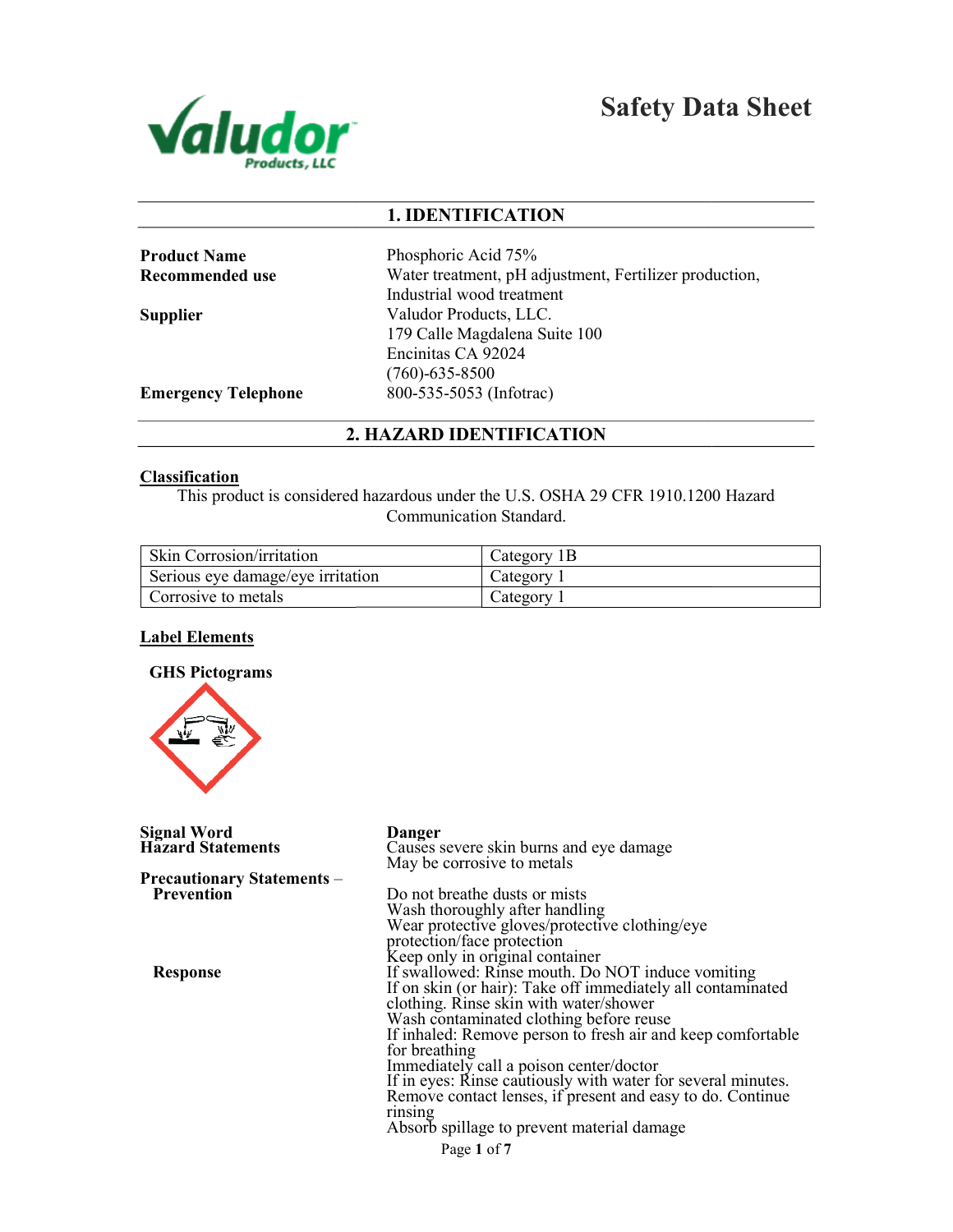Storage **Disposal** Store locked up Store in corrosive resistant container with a resistant inner liner Dispose of contents/container to an approved waste disposal plant Hazards not other classified None known

## 3. COMPOSITION / INFORMATION ON INGREDIENTS

#### **Mixture**

| <b>Chemical name</b> | $\mathbb{C}\mathbf{AS}\text{-}\mathbf{No}$ | Weight-%     |
|----------------------|--------------------------------------------|--------------|
| Phosphoric acid      | 7664-38-2                                  | $75 - 85 \%$ |
| Water                | 7732-18-5                                  | $15-25\%$    |

## 4. FIRST-AID MEASURES

## First Aid Measures

| <b>Eye Contact</b>  | Get immediate medical attention. Immediately rinse with     |
|---------------------|-------------------------------------------------------------|
|                     | plenty of water. Do NOT rub or keep eyes closed. Keep eye   |
|                     | wide open while rinsing. Continue rinsing for 30 minutes.   |
| <b>Skin Contact</b> | Get immediate medical attention. Wash off immediately with  |
|                     | plenty of water. Remove all contaminated clothes and shoes. |
| <b>Inhalation</b>   | Remove to fresh air. If not breathing, give artificial      |
|                     | respiration. Do NOT use mouth to mouth resuscitation. Get   |
|                     | medical attention.                                          |
| Ingestion           | Do not induce vomiting. Never give anything by mouth to an  |
|                     | unconscious person. If symptoms persist, call a physician   |

### Most important symptoms/effects, acute and delayed

Symptoms No information available

## 5. FIRE-FIGHTING MEASURES

| <b>Suitable extinguishing Media</b>                      | Use water spray, dry chemical, carbon dioxide, or<br>appropriate foam.                                                               |
|----------------------------------------------------------|--------------------------------------------------------------------------------------------------------------------------------------|
| Unsuitable Extinguishing Media No information available. |                                                                                                                                      |
| <b>Specific Hazards Arising from the chemical</b>        |                                                                                                                                      |
| Hazardous combustion products                            | Thermal decomposition can lead to the release of irritation or<br>toxic gases and vapors; including and not limited to:<br>Phosphine |

Oxides of phosphorus

## Protective equipment and precautions for fire-fighters

As in any fire, wear self-contained breathing apparatus pressure-demand, MSHA/NIOSH (approved or equivalent) and full protective gear.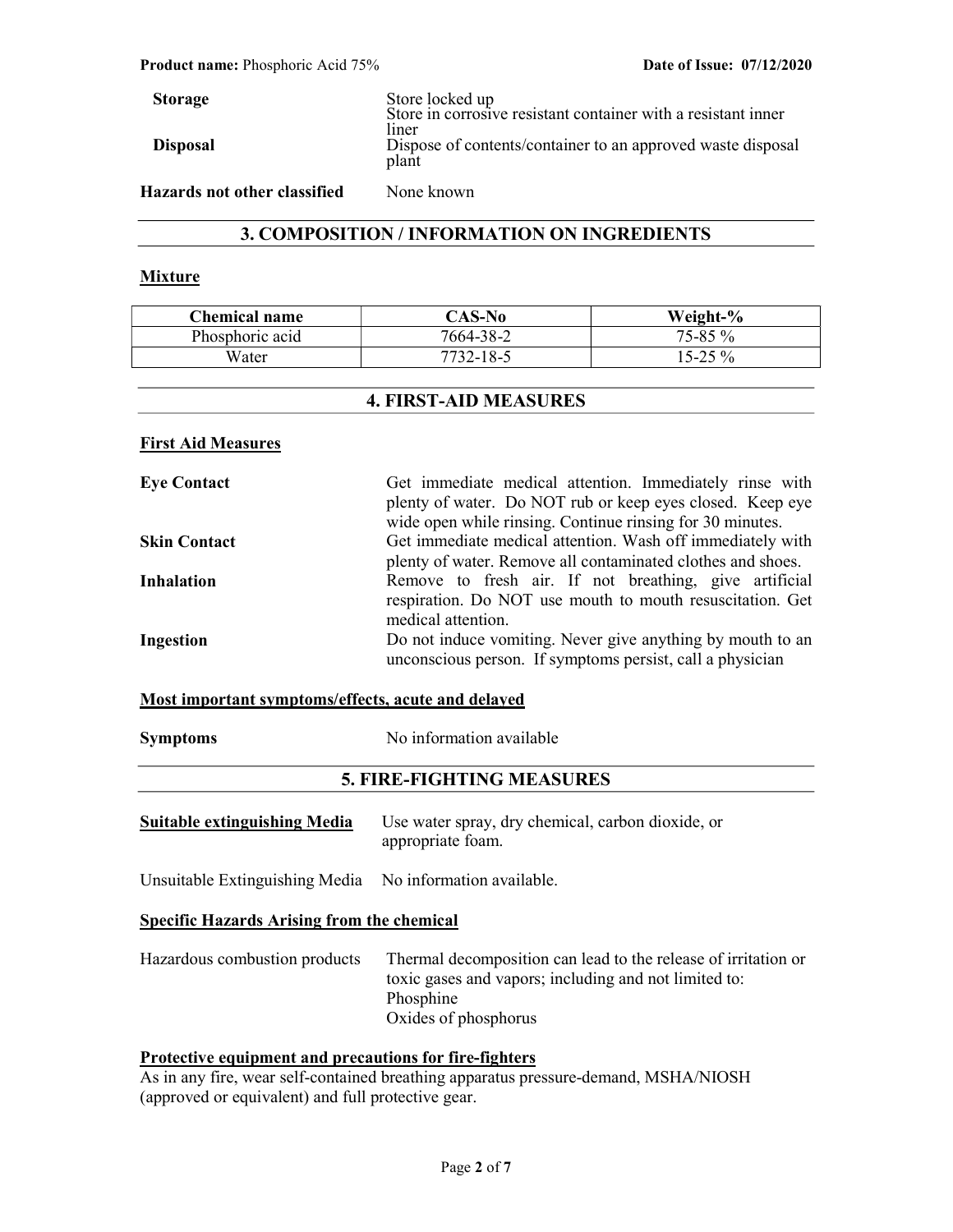## 6. ACCIDENTAL RELEASE MEASURES

#### Personal precautions, protective equipment, and emergency procedures

| <b>Personal precautions</b> | Avoid contact with eyes, skin and clothing. Avoid breathing |
|-----------------------------|-------------------------------------------------------------|
|                             | vapors or mists. Use personal protection recommended in     |
|                             | Section 8. Ensure adequate ventilation.                     |

## Methods and materials for containment and cleanup

| <b>Methods for clean-up</b>      |  |  | Absorb spill with inert material, then place in suitable |  |  |
|----------------------------------|--|--|----------------------------------------------------------|--|--|
|                                  |  |  | container. Clean up spills immediately.                  |  |  |
| <b>Environmental Precautions</b> |  |  | Prevent entry into waterways or sewers.                  |  |  |

## 7. HANDLING AND STORAGE

### Precautions for safe handling

Handle in a well-ventilated environment. Do not breathe vapors / spray / mist / fume. Avoid contact with skin, eyes or clothing. Wear personal protective equipment in section 8. Wash contaminated clothing before reuse. Wash thoroughly after handling. Wash before breaks and at the end of the workday. Do not eat, drink or smoke when using this product. Clean equipment and work area regularly.

### Conditions for safe storage, including any incompatibilities

Keep container closed when not in use. Store in a tightly closed container. Store in a cool, dry, well-ventilated area away from incompatible substances. Keep away from metals. Do not store in metal containers. Store away from alkalies.

## 8. EXPOSURE CONTROLS / PERSONAL PROTECTION

### Exposure Guidelines

| Source        | Ingredient      | TWA.  |                  |
|---------------|-----------------|-------|------------------|
| US OSHA PEL   | Phosphoric acid | mg/m3 |                  |
| US ACGIH TLV  | Phosphoric acid | mg/m3 | $3 \text{ mg/m}$ |
| US NIOSH RELs | Phosphoric acid | mg/m3 | 3 mg/m3          |

## Appropriate engineering controls

Ensure adequate ventilation, especially in confined areas. Consider the potential hazards of this material, applicable exposure limits, job activities and other substances in the work place when designing controls and selecting personal protective equipment.

## Personal Protective Equipment

| <b>Eye/face protection</b>    | Tightly fitting safety goggles.                                                                                             |
|-------------------------------|-----------------------------------------------------------------------------------------------------------------------------|
| Skin protection               | Choose the appropriate protective clothing and gloves based<br>on the tasks being performed to avoid exposure to skin. Wear |
|                               | protective gloves. Wear long sleeved protective clothing.                                                                   |
|                               | Wear chemical resistant apron.                                                                                              |
| <b>Respiratory protection</b> | Not required under normal circumstances. If exposure limits                                                                 |
|                               | are exceeded or if irritation or other symptoms are                                                                         |
|                               | experienced use a NIOSH/MSHA approved respirator                                                                            |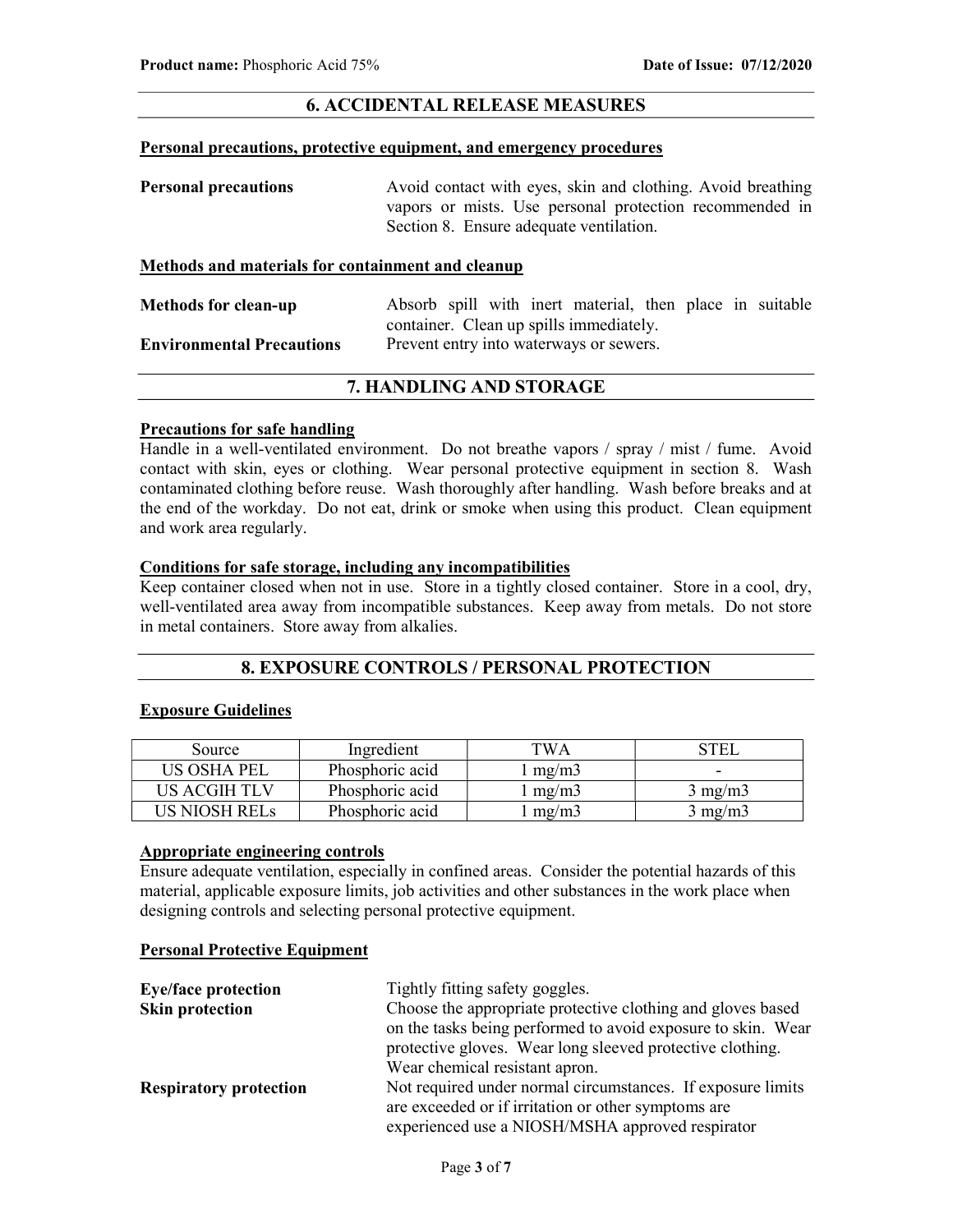Hygiene Measures **Handle** in accordance with good industrial hygiene and safety practices. Do not eat, drink or smoke when using this product.

## 9. PHYSICAL and CHEMICAL PROPERTIES

| Liquid<br><b>Physical state</b>                                                    |
|------------------------------------------------------------------------------------|
|                                                                                    |
| Odorless<br>Odor                                                                   |
| No information available<br><b>Odor threshold</b>                                  |
| Not applicable<br>pН                                                               |
| 41.1 C (CAS# 7664-38-2)<br><b>Melting point</b>                                    |
| $135 - 158$ °C / 275-316 °F (760.00 mm Hg)<br><b>Boiling point / Boiling range</b> |
| Not applicable<br><b>Flash point</b>                                               |
| Not applicable<br><b>Evaporation rate</b>                                          |
| No information available<br><b>Flammability</b>                                    |
| <b>Flammability or explosive</b>                                                   |
| limits                                                                             |
| No information available<br><b>Upper</b>                                           |
| Lower<br>No information available                                                  |
| 2.16 – 5.65 mm Hg(20 °C / 68 °F)<br>Vapor pressure                                 |
| No information available<br><b>Vapor density</b>                                   |
| <b>Specific Gravity</b><br>1.573 - 1.693 g/cm3 (25 °C / 75 °F)                     |
| No information available<br>Solubility in water                                    |
| <b>Partition coefficient</b><br>No information available                           |
| No information available<br><b>Auto-ignition temperature</b>                       |
| No information available<br><b>Decomposition temperature</b>                       |
| 3.86 mPas<br><b>Viscosity</b>                                                      |

## 10. STABILITY AND REACTIVITY

| Reactivity                                   | None known under normal conditions.                                                                                                                                                                                                                                                               |
|----------------------------------------------|---------------------------------------------------------------------------------------------------------------------------------------------------------------------------------------------------------------------------------------------------------------------------------------------------|
| <b>Chemical stability</b>                    | Stable under ordinary conditions of use and storage.                                                                                                                                                                                                                                              |
| <b>Possibility of hazardous</b><br>reactions | None under normal processing.                                                                                                                                                                                                                                                                     |
| <b>Conditions to avoid</b>                   | Incompatible materials, metals, excess heat                                                                                                                                                                                                                                                       |
| Incompatible materials                       | Strong bases, ammonia, finely powdered metals, organic<br>peroxides, caustics, cyanides, fluorides, halogenated organics,<br>mercaptans and other organic sulfides, nitromethane, sodium<br>tetrahydroborate, sulfites, mineral acids, aldehydes, strong<br>alkalies, chlorides, nickel carbonate |
| <b>Hazardous decomposition</b><br>products   | Hazardous combustion can lead to the release of irritating<br>gases and vapors.                                                                                                                                                                                                                   |

## 11. TOXICOLOGICAL INFORMATION

Information on likely routes of exposure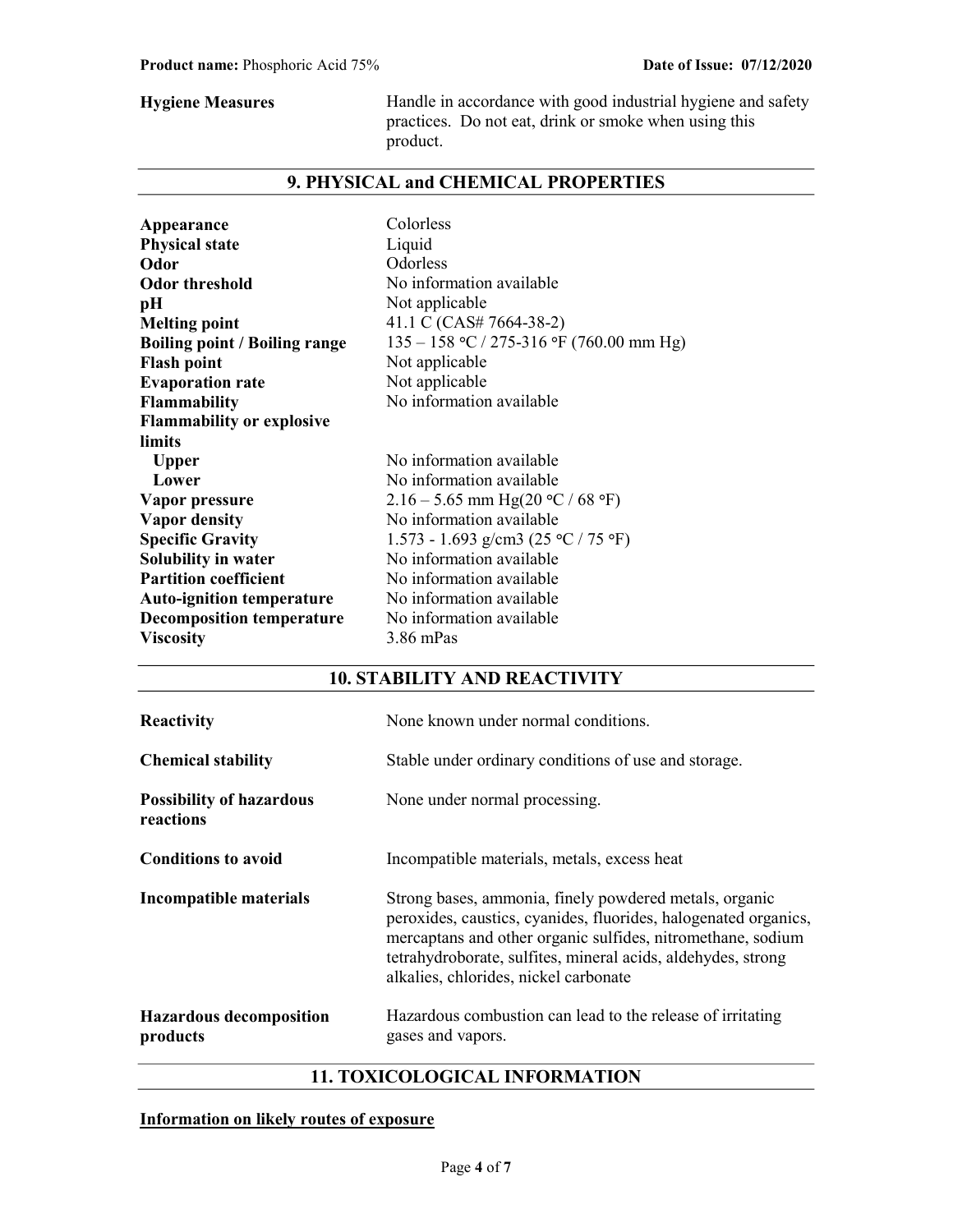| Skin contact      | Causes severe skin burns                  |  |
|-------------------|-------------------------------------------|--|
| Eye contact       | Causes eye damage                         |  |
| <b>Inhalation</b> | May cause irritation of respiratory tract |  |
| Ingestion         | May be harmful if swallowed               |  |

Symptoms related to the physical chemical and toxicological characteristics No information available

### Delayed and immediate effects and also chronic effects form short and long-term exposure

| Causes severe skin burns<br>Skin damage/irritation |                   |  |
|----------------------------------------------------|-------------------|--|
| Eye damage/irritation                              | Causes eye damage |  |
| <b>Sensitization</b>                               | Not classified    |  |
| <b>Mutagenic effects</b>                           | Not classified    |  |
| Carcinogenicity                                    | Not classified    |  |
| <b>Reproductive toxicity</b>                       | Not classified    |  |
| <b>STOT</b> – single exposure                      | Not classified    |  |
| <b>STOT</b> – repeated exposure                    | Not classified    |  |
| <b>Aspiration hazard</b>                           | Not classified    |  |

## **Acute Toxicity**

### Component information

| Component       | <b>Cas-No</b> | LD50 Oral     | LD50 Dermal           | LC50 Inhalation |
|-----------------|---------------|---------------|-----------------------|-----------------|
| Phosphoric acid | 7664-38-2     | $2,600$ mg/kg | $2,740 \text{ mg/kg}$ | >850 mg/m3/1hr  |

## 12. ECOLOGICAL INFORMATION

Ecotoxicity Should not be released to environment

| Component       | <b>Freshwater Fish</b>        | <b>Freshwater Algae</b> | Water Flea              |
|-----------------|-------------------------------|-------------------------|-------------------------|
| Phosphoric Acid | LC50: $138 \text{ mg/L}$ 96hr | $EC50:$ > 100 mg/L      | $EC50:$ > 100 mg/L 48hr |
| Cas 7664-38-2   |                               | $72\mathrm{hr}$         |                         |

| Persistence and degradability    | No information available |
|----------------------------------|--------------------------|
| <b>Bioaccumulative potential</b> | No information available |
| <b>Mobility in soil</b>          | No information available |
| Other adverse effects            | No information available |

## 13. DISPOSAL CONSIDERATIONS

Waste Disposal Methods Processing, use or contamination of this product may occur during product use. Accordingly, it is the responsibility of the user to determine the proper disposal methodologies. Consult the appropriate state, regional or local regulations to ensure complete and accurate classification. Dispose of contaminated packaging in accordance with local regulations.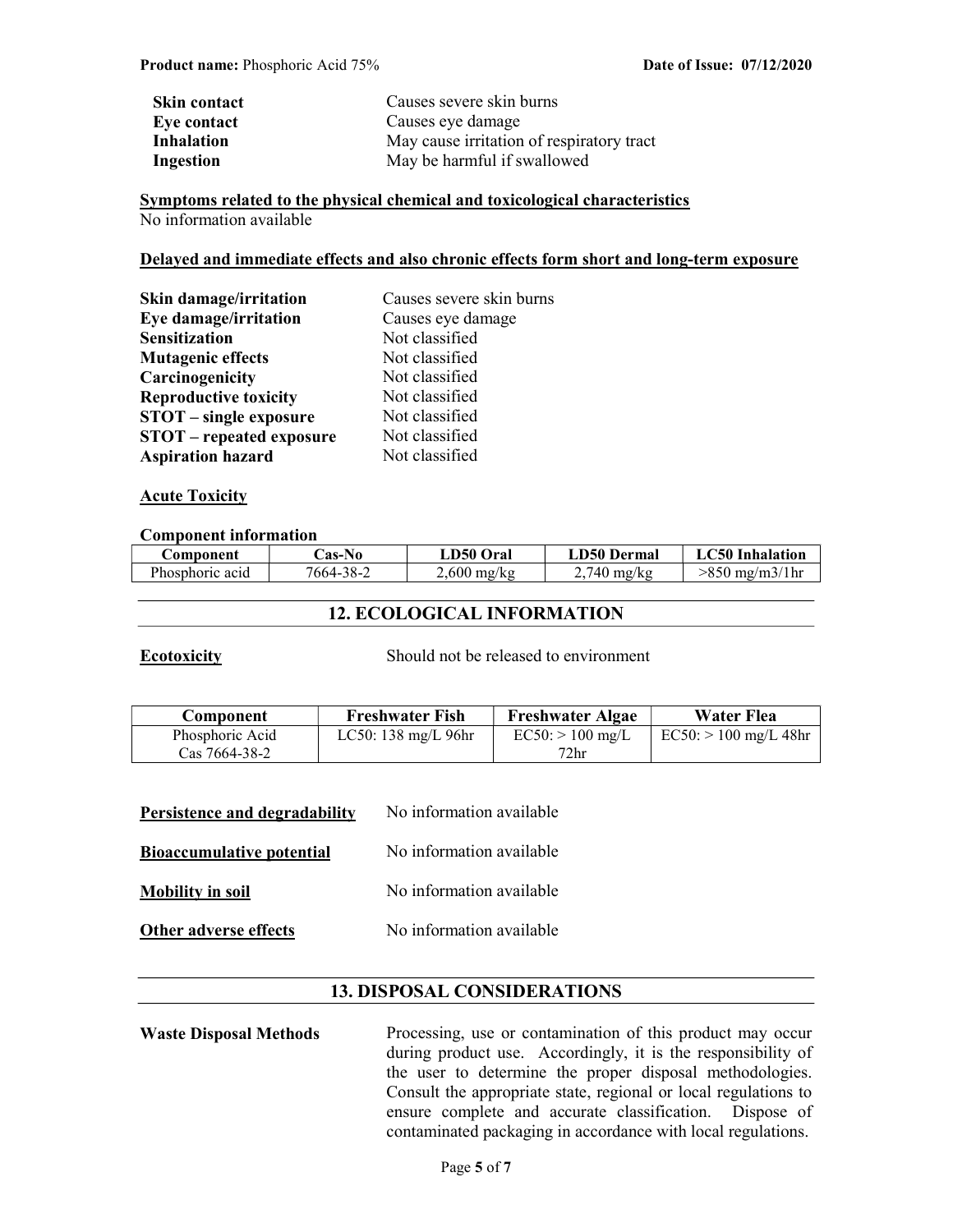## 14. TRANSPORT INFORMATION

| DOT                         | Regulated                |
|-----------------------------|--------------------------|
| UN-No                       | 1805                     |
| <b>Proper Shipping Name</b> | Phosphoric Acid Solution |
| <b>Hazard Class</b>         | 8                        |
| <b>Packing Group</b>        | Ш                        |
| <b>JATA</b>                 | Regulated                |
| UN-No                       | 1805                     |
| <b>Proper Shipping Name</b> | Phosphoric Acid Solution |
| <b>Hazard Class</b>         | 8                        |
| <b>Packing Group</b>        | Ш                        |
| <b>IMDG</b>                 | Regulated                |
| UN-No                       | 1805                     |
| <b>Proper Shipping Name</b> | Phosphoric Acid Solution |
| <b>Hazard Class</b>         | 8                        |
| <b>Packing Group</b>        |                          |

## 15. REGULATORY INFORMATION

## International Inventories

| $T0$ $\cap$<br><br>ືີ<br>ᆂ | $-$<br>15ted<br>Lisicu |
|----------------------------|------------------------|
| DCI<br><b>DOL</b>          | Listed                 |

## US Federal Regulations

## TSCA section 12(b) Export Notification

Not regulated

## SARA 313

Section 313 of Title III of the Superfund Amendments and Reauthorization Act of 1986 (SARA). Not applicable

## SARA 311/312 Hazard Categorization

| Acute health hazard   | Yes              |
|-----------------------|------------------|
| Chronic Health Hazard | No               |
| Fire hazard           | $\rm No$         |
| Pressure              | No               |
| Reactivity            | $\rm N_{\Omega}$ |

## CERCLA/SARA 302 & 304

Section 302 & 304 of Title III of the Superfund Amendments and Reauthorization Act of 1986 (SARA). This product contains the following compounds which are subject to the reporting requirements of the Act and 40 CFR, Part 355.

| <b>Chemical name</b> | <b>Cas-No</b> | $\cdot$ RC<br>`KR( |
|----------------------|---------------|--------------------|
| Phosphoric Acid      | 7664-38-2     | 5000 lbs.          |